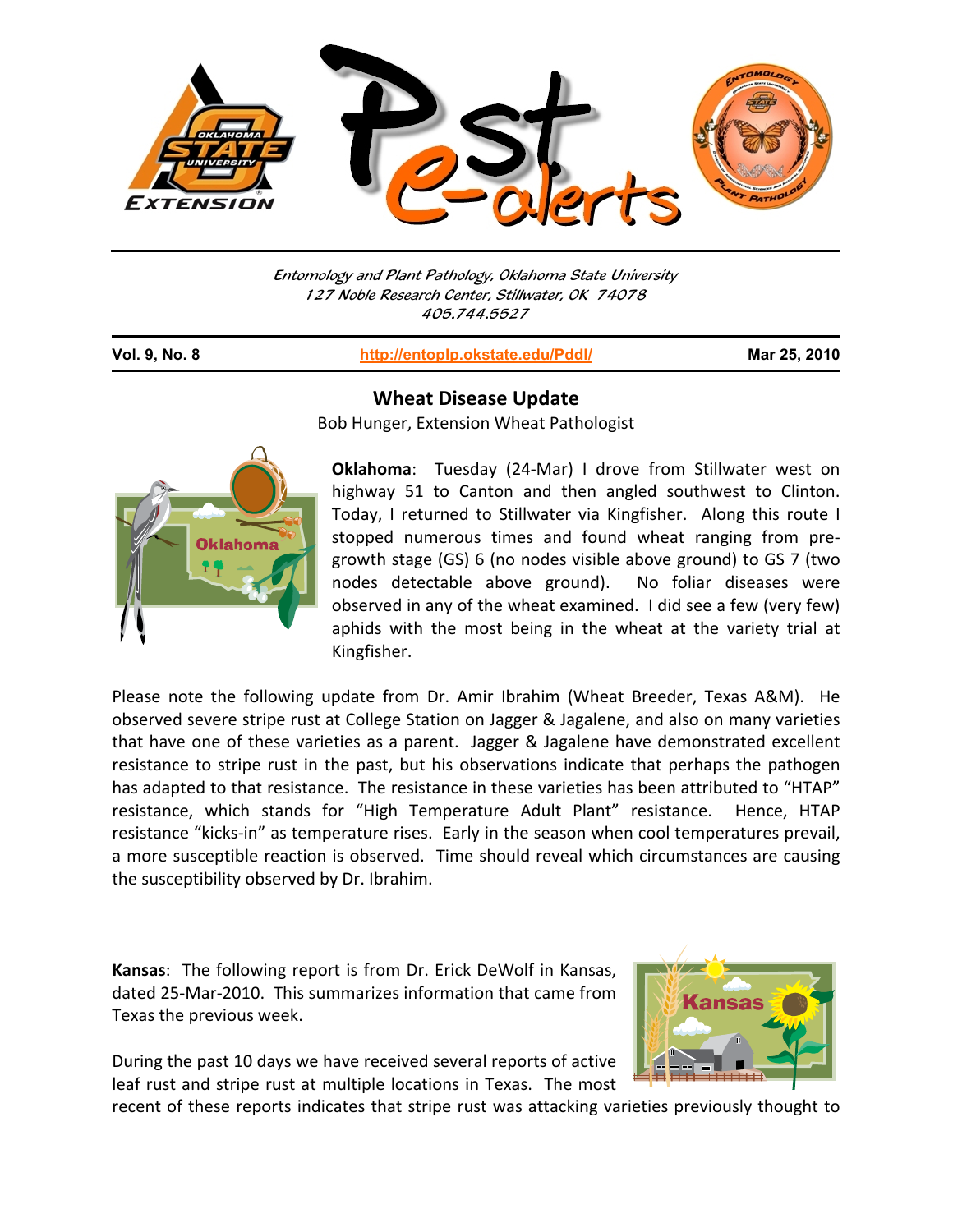be resistant to the disease including Fuller, Santa Fe, Art, Jagger, Jagalene near College Station. Several other varieties known to have intermediate or moderately susceptible reactions to stripe rust are also showing signs of severe disease. These varieties include TAM 112 and Endurance. TAM 111 currently is not showing symptoms of disease at this location. Wheat disease specialists and breeders are working to determine if these reports represent an underlying change in the stripe rust population within the region. There is a possibility that these varieties have high temperature adult plant resistance that is not active yet. If this is the case, then the stripe rust should fade with warming temperatures in the South.

Leaf rust has also been reported at low to moderate levels in multiple locations in Texas. Varieties impacted by leaf rust appear to be those previously known to be susceptible (i.e. Jagger, Jagalene).

I believe these reports of stripe rust and leaf rust have important implications of farmers in Kansas. These are the highest severities for stripe rust in recent years, and the severity of the disease on varieties previously thought to be resistant is also cause for concern. Fuller, Santa Fe, and Art are all widely grown in central Kansas. TAM 112 is widely grown in western Kansas and is known to be moderately susceptible to stripe rust regardless of changes in the pathogen population.

No immediate management action is needed, but farmers should monitor the disease situation carefully. We should get a much clearer indication of which cultivars are vulnerable to stripe rust and leaf rust by the middle of April. At this time, I believe we have a moderate risk for severe stripe rust and leaf rust in Kansas. Growers should be investigating the potential costs of fungicides in case they need to respond to emerging disease threats in early May



**Texas**: (Mar 22, 2010). The wheat crop at College Station, TX is elongating with few of the earliest genotypes at the visible boot stage. Stripe rust is prevalent on Yr 17 with 'Jagger' and 'Jagalene' being 60S and 30S, respectively. 'Fuller' is 50S while no symptoms were visible on either 'Fannin', 'Doans', 'TAM 111', or 'Deliver'. On the other hand, 'TAM W‐101', 'TAM 112', 'TAM 203', 'TAM 304', 'Sturdy 2K', and 'TAM 401' are 50S, 60S, 20S, 10MS, 15MS, and 30S, respectively. Also, 'Art', 'Jackpot', 'Endurance', 'Bullet', 'Duster', 'Pete', 'Santa Fe', and 'Shocker' are 30S, 10S, 40S, 15S, 15S, 30S, 20S, and 40S, respectively.

I suspect the severity to intensify if the weather continues to be this cool and wet. This is the worst stripe rust I have witnessed in the College Station Area since coming to Texas in 2007.